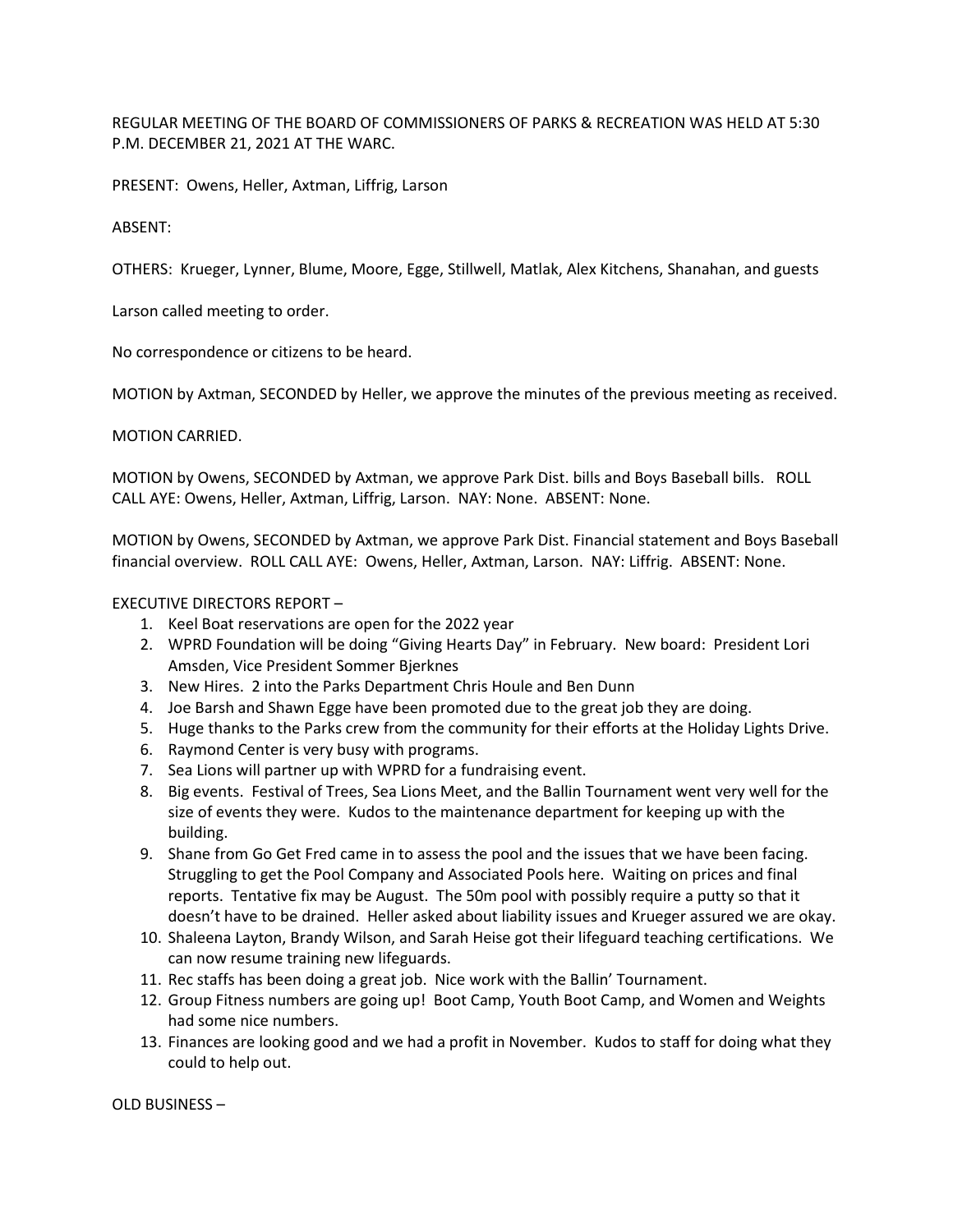a. Airport Property Redevelopment. No meetings, no update.

## NEW BUSINESS –

**2020 WPRD Audit.** Barb from Eide Baily is here to give us a report. Page 2 question from Liffrig, were financial statements all prepared? Barb responded and said she would answer within the report. Page 3, Title Correction of an Error, she states that the WPRD Foundation should be separate from the WPRD audit. "Component Unit" is for the Foundation so it is by itself because it is a separate organization which will show on page 5. Page 23, written by the Park District, recorded some concerns such as COVID causing a closure, the price drop in oil which caused the drop in Sales Tax Revenue, and the State of ND Sales Tax Rebate Credit which was a payback of 2.8 million dollars. Due to these they cut educational budget, didn't hire, no raises, and negotiated with the city for the repayment plan. Page 22, talks more about the Sales Tax Rebate. 2 large decreases to the revenue and 1 large increase to the expenses, which made the footnotes necessary. Barb wants to clear up why there has been some confusion on the reports. She explained the reasons for the differences between this year and last year. Sometimes people look at the net position, but there is a certain part that is restricted for your debt. Page 7 will show what we have as spendable money that is saved in the Trust. Page 7 shows they breakdown of how monies are spent. Page 9 shows the 1% sales tax that was approved by the city. You are able to see the impact on the Park District from last year to this year from the 3 big hits WPRD took. Reminder, when Barb says this year she is talking about the year 2020. Page 21, pointed out partial redemptions that were used and came out of the Debt Service Fund. Page 24, basically a repeat of the big items. Memberships down, sales tax not has high as the previous year, and the large amount for the rebate. Page 28, include recommendations. #1 and #3 are fairly common for an organization of our size. "Reconciliation of Services Provided" is very helpful. Our staff does a good job of recording expenses and such. "Payroll Process" controls could be a little better and these were changed immediately so it has been resolved. "Foundation" that they didn't have documentation for some of these transactions and this has also been worked on so it should go away for next year. "Bank Reconciliation" is the last recommendation, there were differences and Heise needed help working on some of these as well as working with Banyon. These are being worked on. Barb asked for any further questions… Liffrig asked for a bid on completion of this audit or any additional bills due to things that we did not get done on our part? Krueger will get him those numbers. Krueger states no one is at fault for delay, but did state that Banyon & our server has caused some issues. Barb confirmed that Banyon has caused issues. Heller asked, "have we made good strides?" The Foundation correction did take a significant amount of time. Barb stated our computer system is causing you extra time. And auditing footnotes which require extra reviews. Heller asked, if our computer system is that bad, how much effort do we need to do to fix it? Is there a better option? Barb has ongoing conversations with Heise so they are looking at getting them cleaned up. Heller asked for a recommendation for a software program. She has a technology group that could help. Krueger stated that the server has been replaced so this next year should be better, but Banyon is still bad. Liffrig asked if Heise's response was in a timely manner when he was asked for reports? Barb said she got the information timely, but maybe sometimes it was not exactly what they wanted and had to be more specific but overall yes it was good. MOTION by Owens, SECONDED by Axtman, we accept the 2020 Financial Audit. ROLL CALL AYE: Owens, Heller, Axtman, Liffrig, Larson. NAY: None ABSENT: None.

**Sales Tax Rebate to the City.** A "Performance Analysis" will be done by Eide Baily. Upon completion the city is willing to look at extending the balloon payment. This will be a report of the last 5 years and the future 5 years of the finances. Liffrig asked on the proposal, Krueger said they asked to extend the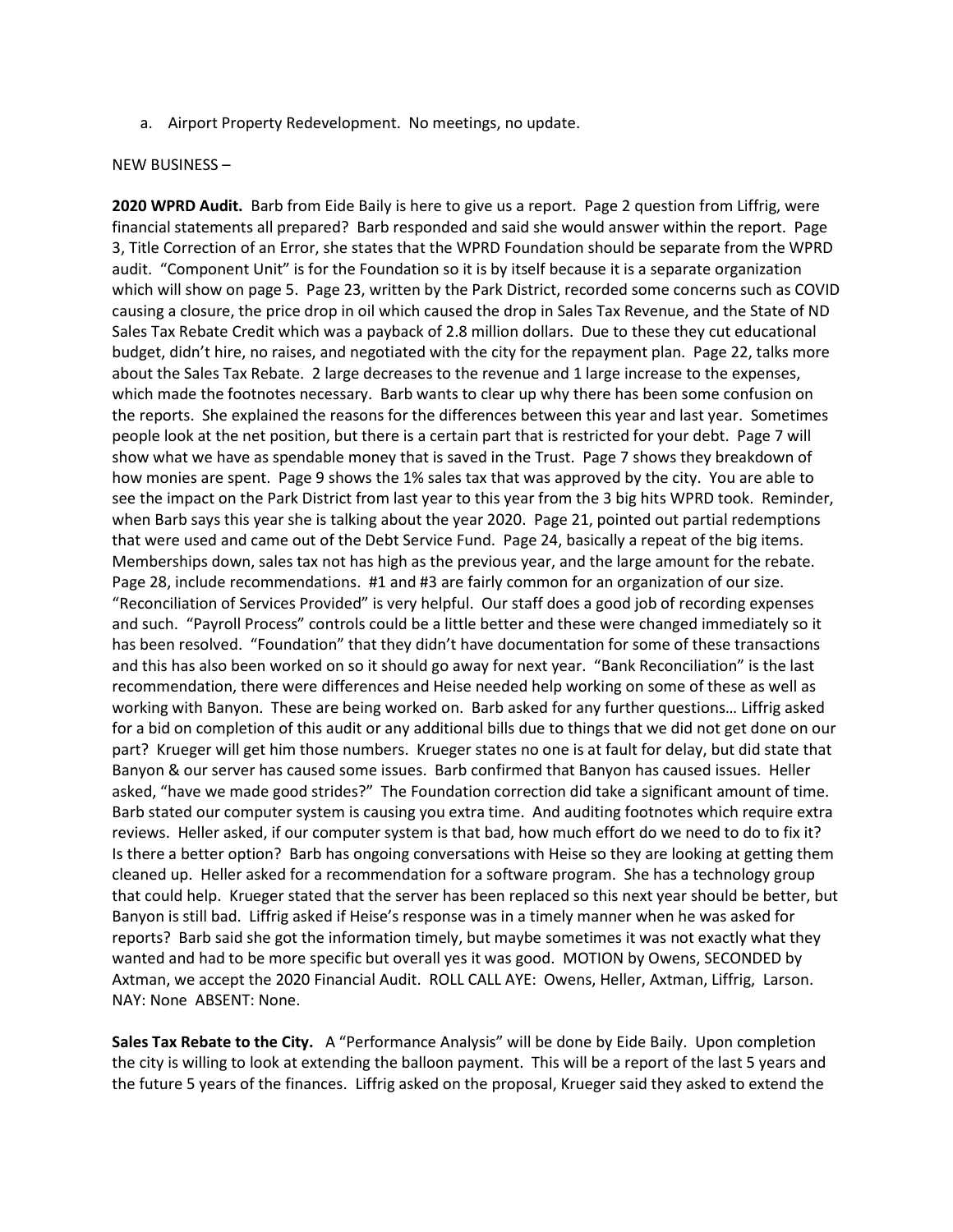balloon payment for 24 months. If the city approves an extension, we will come back to the board for approval. We will not know until we get the Performance Analysis finished and presented to the City.

**2022 Updated WPRD Operations Budget.** Krueger was happy to report that we are on track, increasing revenues, decreasing expenses. The updated 2022 Operations budget is at a breakeven point. The loss shown is the sales tax rebate payments. The hope is to break even if we can extend those and sales tax goes up just a little bit in 2022, which we will be happy with after the last 2 years we have gone through.

**2021 Executive Director Annual Review**. Scores were compiled and the review was given. He was scored "Exceptional" by the Park Board. MOTION by Axtman, SECONDED by Owens, to approve the review. ROLL CALL AYE: Owens, Axtman, Larson. NAY: Heller, Liffrig ABSENT: None.

**2022 Executive Director Annual Raise**. Larson recommends a 3% raise for Krueger. MOTION by Owens, SECONDED by Axtman, to approve a 3% raise for Executive Director Darin Krueger. ROLL CALL AYE: Owens, Axtman, Larson. NAY: Heller, Liffrig ABSENT: None. Liffrig asked who got an additional raise? Krueger stated that all staff had 3% raises and any staff that had promotions during the year had salary adjustments made during the year or at year end. Egge stated he received a promotion and salary adjustment.

**2021 Voided Checks**. MOTION by Owens, SECONDED by Axtman, to approve the 2021 voided checks. ROLL CALL AYE: Owens, Heller, Axtman, Liffrig, Larson. NAY: None. ABSENT: None.

**2022 Meeting Dates**. MOTION by Owens, SECONDED by Axtman, to approve the 2022 Meeting Dates. Motion carried. Meeting dates are in the packet. The August date has been adjusted due to the Babe Ruth World Series being during the normal 3rd Tuesday of the month.

**ONE PASS Program**. Lois Reierson is our guest. Her role is to help seniors navigate the Medicare/Medica programs. She is an advocate for seniors. She wants the ARC to be on board with the newest programs that could provide free or low-cost services. She has approached Krueger in the past with programs, but Lois stated that Krueger stated that he was not interested. Lois reached out and was told they were working on another program for seniors, which she did not see. For 2022, One Pass Fitness Program was the new provider that took place of Silver Sneakers. She stressed many seniors do not have the means to come to the ARC. She reached out to Krueger in October, to see if WPRD/ARC would participate in the program. Krueger and Lynner checked on it and were told by NICHA that yes, ONEPASS will be active January 1, 2022. Krueger let Lois know that WPRD/ARC will be providing this with NICHA on January 1, 2022. In early December, Lois checked back with Krueger because the ARC was not listed as of yet as a ONE PASS facility. Krueger and Lynner reached back out to NICHA and were told NICHA had decided to NOT participate with ONE PASS. Lynner reached out to ONEPASS and received email stating they will reach out to WPRD in the next 3 weeks. Lois is concerned this will be past the enrollment date for the ARC. Krueger stated we don't know anything about the program, and we are struggling to get information on it. We thought we were good to go in October, found out 4 days ago we are not. Reached out to NICHA and ONE PASS and waiting for information before we can make a decision. We don't know anything about this program. She is asking the board to publicly support the seniors in Williston in getting this service. Krueger apologized for any miscommunications and thanks her for advocating for seniors. Krueger explained his process and they are doing research to get it to work. Jess stressed that this program doesn't guarantee WPRD being reimbursed. Lois asked, what does it hurt if these members get in free? It should be a public service for seniorsJess said she will continue to gather more information. Liffrig said the 14 facilities in Bismarck and many in Dickinson are